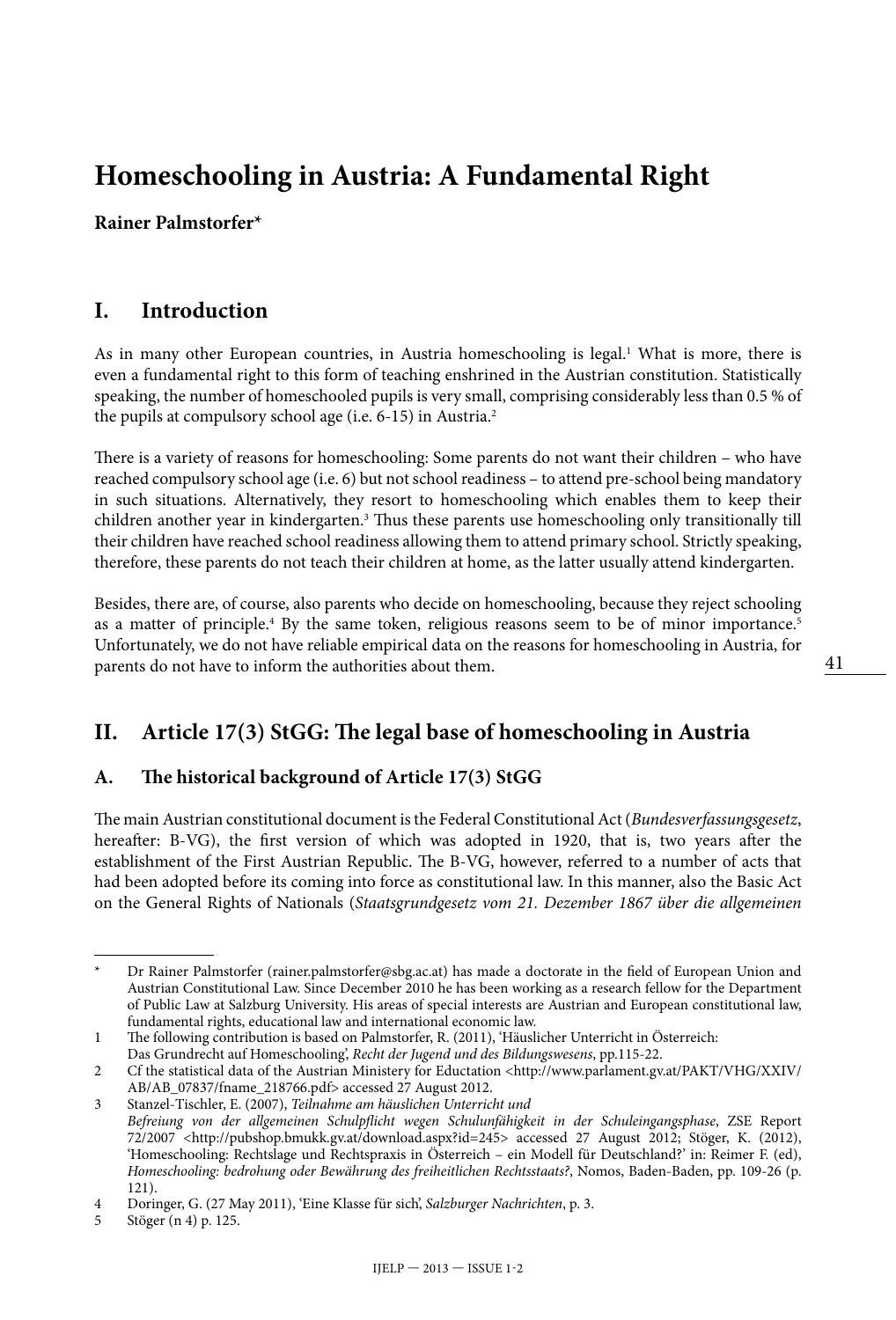*Rechte der Staatsbürger für die im Reichsrate vertretenen Königreiche und Länder*, hereafter: StGG)6 was recognized as constitutional law under the B-VG. The StGG contained a number of fundamental rights. This was done because then no consensus on a new catalogue of fundamental rights could be reached. Therefore, the StGG was and still is one of the most important sources of fundamental rights in the Austrian legal order. The reason for this brief excursion into Austria constitutional history is that the StGG also contains the provision from which the right to homeschooling can be derived, for in Article 17 StGG reads as follows:

Knowledge and its teaching are free.

Every national who has furnished in legally acceptable manner proof of his qualification has the right to found establishments for instruction and education.

Instruction at home is subject to no such restriction.

The Church or religious society concerned shall see to religious instruction in schools.

The right to supreme direction and supervision over the whole instructional and educational system lies with the state.<sup>7</sup>

This being said, the fundamental right to homeschooling finds its expression in Article 17(3) StGG. However, the drafters of this Article did not have parents teaching their children in mind. Rather they thought of home tutors. This explains why Article 17(3) StGG is drafted as exception to Article 17(2) StGG, for the latter paragraph makes the founding of establishments for instruction and education dependent upon qualification certificates. Thus there is a close relationship between these two paragraphs.8 In short, not anyone can establish a school.

Tellingly, in the first half of the 19<sup>th</sup> century, home tutors were required to have qualification certificates.<sup>9</sup> In 1850, the Provisional Act on Private Instruction (*Provisorisches Gesetz* über *den Privatunterricht*)10 exempt home tutors from these requirements (cf § 16 leg cit) and this step found its way into the sphere of fundamental rights (i.e. Article 17(3) StGG).

More importantly, the newly adopted Act on Primary Schools of 1869 (*Reichsvolksschulgesetz*)11 conceptualized homeschooling as surrogate for mandatory schooling. Under this act, parents were obliged to safeguard that their children got teaching comparable to the one in primary schools. Thus schooling was not compulsory, but tuition was.

In 1905, a regulation (*Definitive Schul- und Unterrichtsordnung für allgemeine Volksschulen und für Bürgerschulen*)<sup>12</sup> was adopted that elaborated on this mandatory tuition. For example, homeschooled children had to take exams in public schools in order to prove that they were taught sufficiently and there was the possibility of mandatory schooling if these exams were failed.

As we will see below, the legal framework of present-day homeschooling strongly resembles the one in the last years of the Habsburg Empire. However, there is a marked difference. Back then, homeschooled pupils were primarily taught by a home tutor and not by their parents.

#### **B. The scope of protection of Article 17(3) StGG**

Though Article 17(3) StGG belongs to the oldest parts of Austrian constitutional law, there is hardly any case law on it. The right enshrined in it is clearly a constitutional one. However, its scope of protection

<sup>6</sup> Imperial Law Gazette (*Reichsgesetzblatt*) 142/1867.

<sup>7</sup> Article 17 StGG as translated by Kessler, C. (1972), *The Austrian Federal Constitution*, Manz, Wien, p. 133.

<sup>8</sup> Austrian Constitutional Court, VfSlg. 4.990/1965.<br>9 Palmstorfer (n 2) p. 116.

<sup>9</sup> Palmstorfer (n 2) p. 116.<br>10 Imperial Law Gazette (R

<sup>10</sup> Imperial Law Gazette (*Reichsgesetzblatt*) 309/1850.

<sup>11</sup> Imperial Law Gazette (*Reichsgesetzblatt*) 62/1869.

<sup>12</sup> Imperial Law Gazette (*Reichsgesetzblatt*) 159/1905.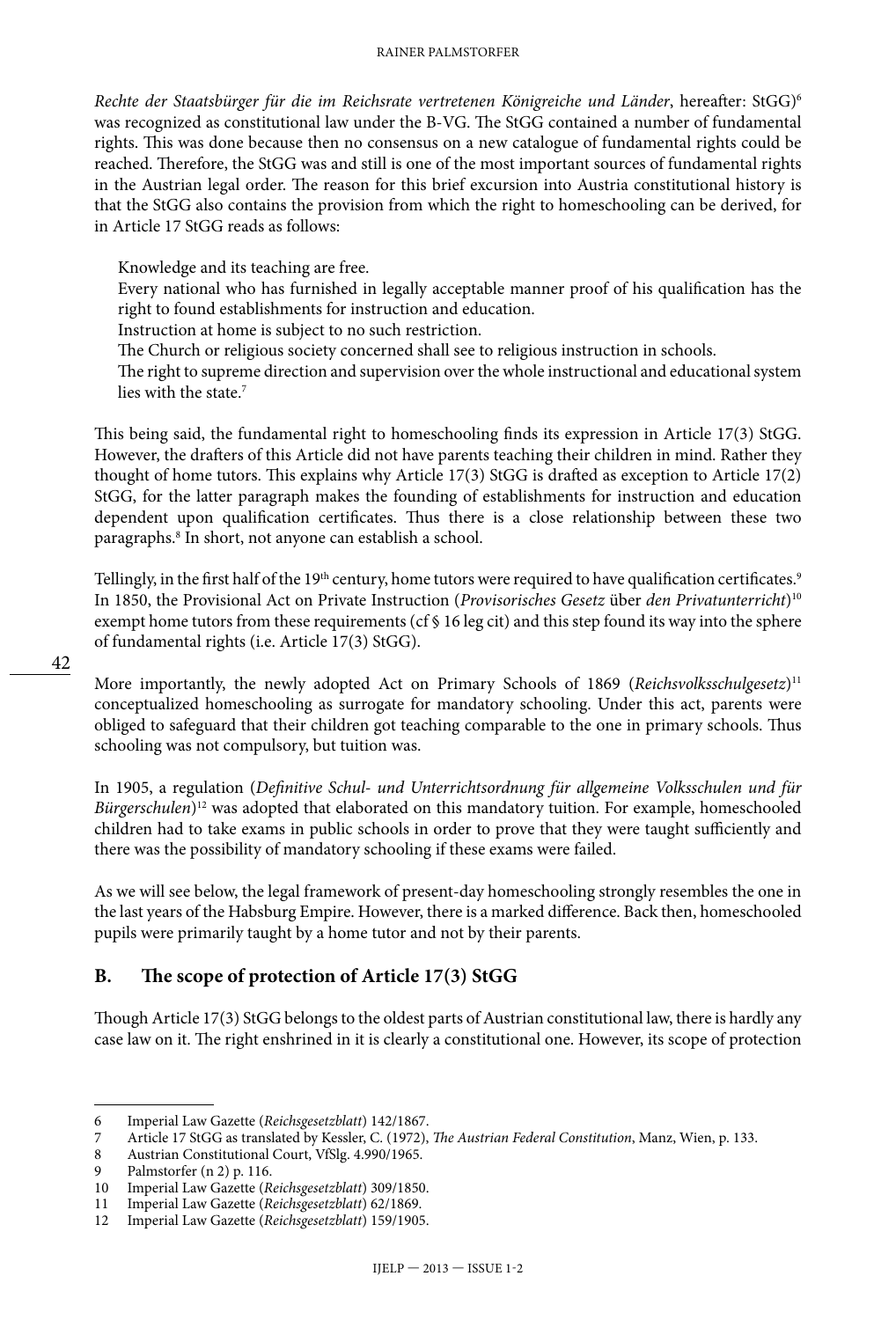is still being disputed.<sup>13</sup> This is because the provision allows for two possible readings. One could argue that the right under Article 17(3) StGG is a narrow one, only entitling to teach pupils without exempting them from mandatory schooling. On this view, Article 17(3) StGG would just mean that nobody needs a qualification to teach at home. Alternatively, it can be argued that the provision has to be interpreted in a much broader sense, that is, as safeguarding instruction at home being understood as surrogate of mandatory schooling. Therefore this discussion ultimately boils down to the following question: What is meant by 'instruction at home'?

Going back to the historical background of Article 17(3) StGG, we see that then instruction at home was clearly conceptualized as surrogate for instruction at school. As shown above, Article 17(3) StGG can be regarded as a response to the situation at the beginning of the 19<sup>th</sup> century, when also home tutors were required to have certain qualifications. Then the main question was how to organize instruction and, as nowadays, three ways alternatives were recognized: instruction at state schools, instruction at private schools and instruction at home, the latter concept being now referred to as 'homeschooling'. This structure also found its expression in above school acts:<sup>14</sup> Pupils could be taught at home and, therefore, they were not required to attend a school provided that it was established – by means of exams – that these pupils met the teaching objectives defined by state curricula.15 Moreover, instruction at home does not require that the pupils belong to the same family.16

Interestingly enough, above approach has been followed up to now. Mandatory schooling is enshrined both in the Austrian constitution (Article 14(7a) B-VG) and in the Mandatory Schooling Act (*Schulpflichtgesetz*, hereafter: SchPflG).17 Under Sections 2, 3 SchPflG, children having turned 6 are obliged to attend school for 9 years. However, pursuant to Section 11(2) SchPflG, for most school types this obligation can be met by means of instruction at home ('häuslicher Unterricht') if the latter is at least equivalent to instruction at schools competent for mandatory schooling.

If one decides upon this possibility, one has to inform the district school councillor (*Bezirksschulrat*) at the start of the school year (Section 11(3) SchPflG). Within one month, the district school councillor may prohibit the participation in such instruction if it is highly likely that above equivalence is not met. In other words, it is the objectives of the respective state curriculum that have to be achieved. This thought also underlies Section 11(4) SchPflG, which requires pupils instructed at home to sit annual exams at schools competent for mandatory schooling. These exams have to be taken before the end of the school year. If pupils fail these exams, which can be repeated, they have to attend school and repeat the respective school year. Therefore schooling becomes compulsory. Consequently, instruction at home does not lead to a certificate recognized by the State.18 This recognition is achieved only by means of above exams<sup>19</sup> and the vast majority of pupils (2010: 98. 9 %) pass these.<sup>20</sup> Let us now come back to above question: What is covered by Article 17(3) StGG or, put differently, could the Austrian legislator abolish homeschooling without amending constitutional law (ie Article 17(3) StGG)?

The answer to the last question is 'no', for, as has been shown above, a historical and systematic interpretation of the said provision shows that 'instruction at home' was and is conceptualized as surrogate for instruction at mandatory schools. Thus this kind of instruction is protected by Austrian

<sup>13</sup> Assuming such a broad scope of protection Wieser, B. (2010), *Handbuch des* österreichischen *Schulrechts I*, NWV, Graz, p.48; construing Article 17(3) StGG in a narrow sense Spielbüchler, K. (1985), 'Das Grundrecht auf Bildung in Österreich', *Europäische Grundrechte-Zeitschrift*, pp. 437-46 (p. 444).

<sup>14</sup> See 2.a.

<sup>15</sup> See Section 23, *Reichsvolksschulgesetz* 1869

<sup>16</sup> Stöger (n 4) p. 113. However, as the law differentiates between private schools and instruction at home, these two concepts need to be demarcated from each other, the main difference being that private schools show a higher degree of organization, see Cf Matzka, M. (1980), 'Schulrecht und "freier Unterricht": Zur Abgrenzung von häuslichem Unterricht und Privatschule', *Recht der Schule*, pp.4 et seq.

<sup>17</sup> Federal Law Gazette (*Bundesgesetzblatt*) 76/1985

<sup>18</sup> Ermacora, F. (1963), *Handbuch der Grundfreiheiten und der Menschenrechte*, Manz, Vienna, paragraph 829.

<sup>19</sup> Cf Wieser (n 14) p. 49.

<sup>20</sup> Doringer (n 5).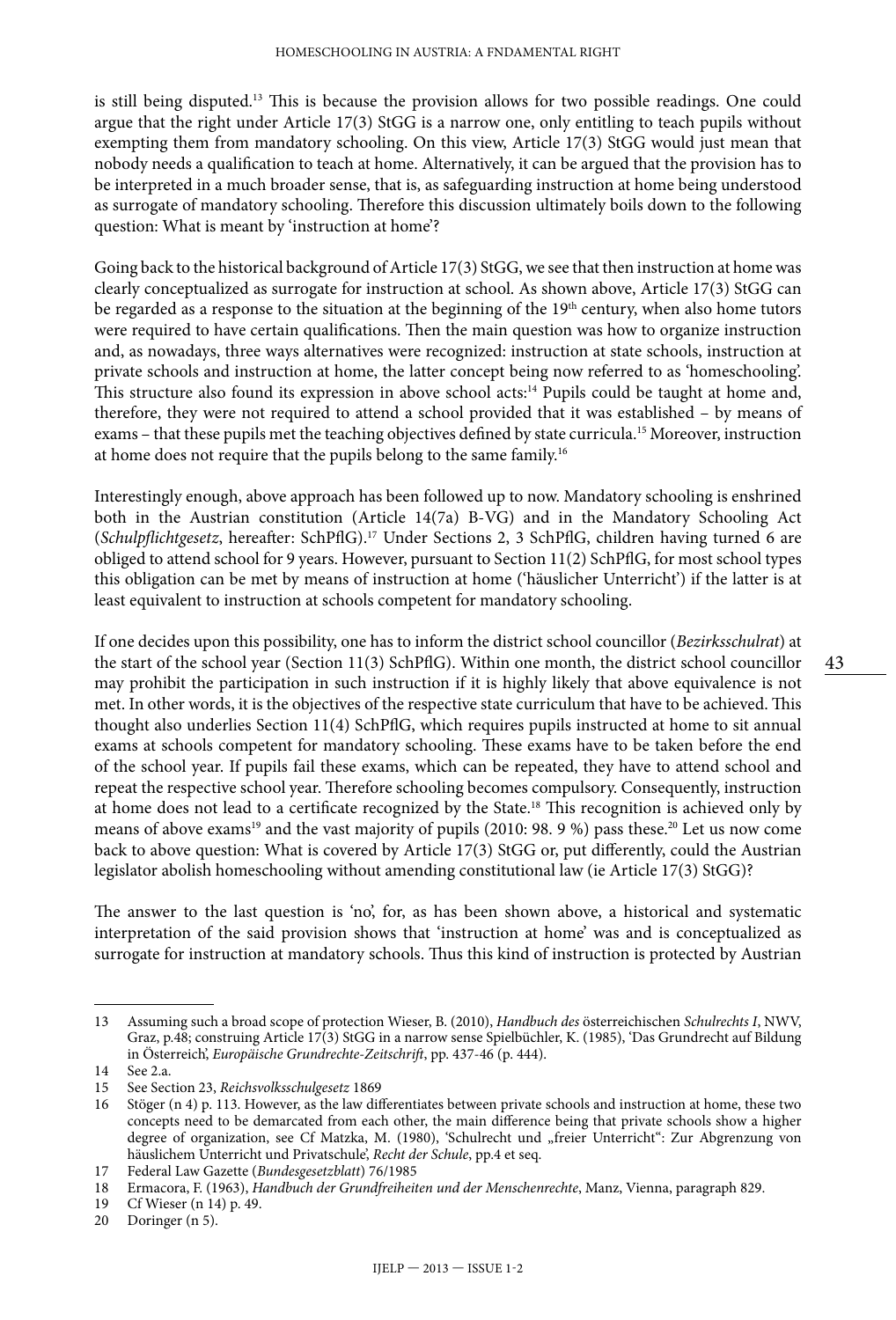#### RAINER PALMSTORFER

constitutional law and, more importantly, there is even a fundamental right to it.<sup>21</sup> We may thus speak of an institutional guarantee of home schooling in Austria.

However, this does not mean that the legislator cannot impose any limits on homeschooling. Statements of the Austrian Constitutional Court according to which instruction at home is not restricted, $22$  are to be interpreted in a sense that anyone may give this kind of instruction. This reading may be also supported by the structure of Article 17 StGG, with paragraph 3 thereof being drafted as en exemption to paragraph 2.

The legislator's possibility to adopt requirements for homeschooling is also expressed by 17(5) StGG, according to which 'the right to supreme direction and supervision over the whole instructional and educational system lies with the state.' Consequently, the protection of home schooling does not cover subject matters. Thus it is the state that sets the curricula and the respective teaching objectives. Homeschooling is only protected in so far as these objectives can be achieved, which has to be established by above exams.

This being said, there are nevertheless other constitutional concerns regarding homeschooling. The approach to homeschooling, first and foremost, equates schooling with the teaching of knowledge in certain subjects (e.g. mathematics). However, schooling is also considered to aim at the integration of the individual into society.<sup>23</sup> This idea also finds its expression in the B-VG, which determines much broader teaching objectives of schooling, for Article 14(5a) B-VG provides for the following:

'Democracy, Humanity, solidarity, peace and justice as well as openness and tolerance towards people are the elementary values of the school, based on which it secures for the whole population, independent from origin, social situation and financial background a maximum of educational level, permanently safeguarding and developing optimal quality. In a partnership - like cooperation between pupils, parents and teachers, children and juveniles are to be allowed the optimal intellectual, mental and physical development to let them become healthy, selfconfident, happy, performance - oriented, dutiful, talented and creative humans capable to take over responsibility for themselves, fellow human beings, environment and following generations, oriented in social, religious and moral values. Any juvenile shall in accordance with his development and educational course be led to independent judgement and social understanding, be open to political, religious and ideological thinking of others and become capable to participate in the cultural and economic life of Austria, Europe and the world and participate in the common tasks of mankind, in love for freedom and peace.'

According to this Article, which was introduced in 2005, schooling also has to aim at what we may refer to as 'social skills'. Compared with Article 17(3) StGG, Article 14(5a) B-VG follows a more recent pedagogic approach, under which the objectives of schooling cannot be reduced to the obtainment of formal qualifications. In short, between 1867 and 2005 pedagogy has considerably changed. It is doubtful whether the objectives of Article 14(5a) B-VG can be reached by homeschooling. Let us think of a pupil taught by parents who think that the democratic society is evil and harmful to their child. Thus they isolate their child in order to protect it.<sup>24</sup> Once a year this child takes its exams and passes them without any problems. From the perspective of Article 17(3) StGG and Section 11 SchPflG, this case poses no problems. But what about Article 14(5a) B-VG? This question cannot be answered easily, for there are still many open points as to the legal nature and the scope of application of Article 14(5a) B-VG. Therefore in how far homeschooling has to meet above requirements shall be analysed in more detail in a further article, as this question would undoubtedly go beyond the scope of this contribution.

<sup>21</sup> Cf Berka, W. (1999), *Die Grundrechte*, Springer, Vienna, paragraph 690; Stöger (n 4) p. 117.

<sup>22</sup> Austrian Constitutional Court, VfSlg 2.670/1954.

<sup>23</sup> Cf the views held by German courts in *Konrad et al v Germany* App. no. 35504/03 (ECHR, 11 September 2006).

<sup>24</sup> This constellation is comparable to the one in *Konrad* (n 24).